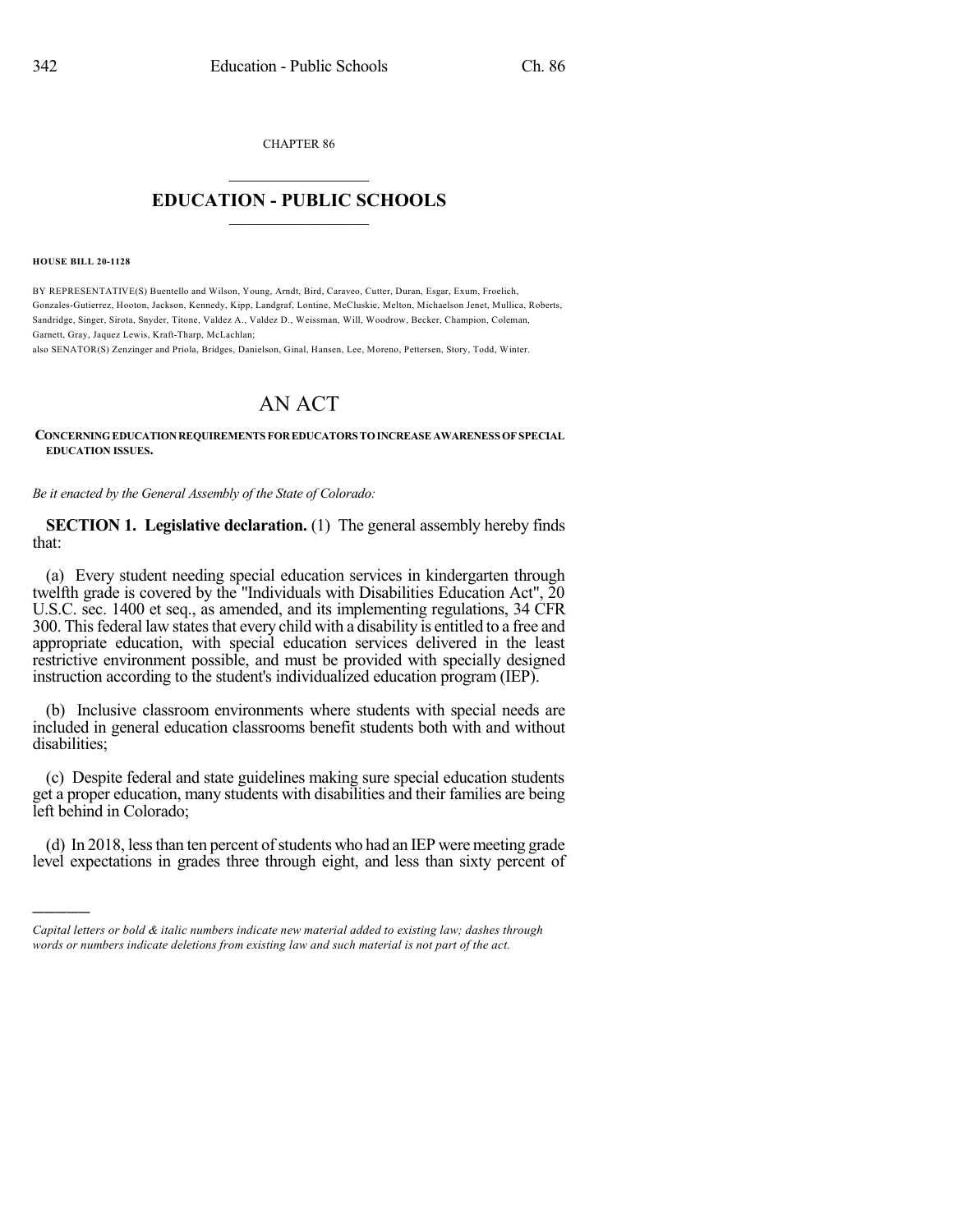students identified with a disability graduate high school in four years;

(e) Moreover, thirty-three percent of all students who have been suspended in kindergarten through second grade had an IEP; and

(f) Educator preparation programsinColorado arenotrequiredtoprepare teacher and administrator candidates on special education laws and regulations, creating great variability among educators on the knowledge of federal and state laws regarding special education and best practices for inclusive classrooms.

(2) Therefore, the general assembly declares that teachers, special services providers, principals, and administratorsshould be aware ofspecial education laws and requirements and effective special education practices, including but not limited to inclusive learning environments, as part of the professional development requirements for renewal of educator licenses, and that the teaching of special education laws and effective special education practices should be required for all students in Colorado's educator preparation programs.

**SECTION 2.** In Colorado Revised Statutes, 22-60.5-110, **amend** (3)(b) introductory portion,  $(3)(b)(I), (3)(b.5), (3)(c)(X),$  and  $(3)(c)(XI)$ ; and **add**  $(3)(b.7)$ and  $(3)(c)(\overline{X}I)$  as follows:

**22-60.5-110. Renewal of licenses.** (3)(b) A professional licensee shall complete such ongoing professional development within the period of time for which such professional license is valid. Such professional development may include, but need not be limited to, in-service education programs, including programs concerning juvenile mental health issues and the awareness and prevention of youth suicide; and training in preventing, identifying, and responding to child sexual abuse and assault; AND LAWS AND PRACTICES RELATINGTO THE EDUCATION OF STUDENTS WITH DISABILITIES IN THE CLASSROOM, INCLUDING BUT NOT LIMITED TO CHILD FIND AND INCLUSIVE LEARNING ENVIRONMENTS; college or university credit from an accepted institution of higher education or a community, technical, or local district college; educational travel that meets the requirements specified in subsection  $(3)(d)$  of this section; involvement in school reform; service as a mentor teacher for teacher candidates participating in clinical practice, as defined in section 23-78-103; internships; and ongoing professional development training and experiences. The state board of education, by rule, may establish minimum criteria for professional development; except that such criteria shall not:

(I) Specify any particular type of professional development activity as a requirement or partial requirement for license renewal, EXCEPT AS PROVIDED IN SUBSECTION  $(3)(b.7)$  OF THIS SECTION;

(b.5) In adopting minimum criteria for professional development activities, the state board, by rule, may require all or a portion of the professional development activities to be related to increasing the license holder's competence in his or her existing or potential endorsement area;  $\sigma$  to increasing the professional licensee's skills and competence in delivery of instruction in his or her existing or potential endorsement area; or in the teaching of literacy; OR INCREASING AWARENESS OF LAWS AND PRACTICES RELATING TO EDUCATING STUDENTS WITH DISABILITIES IN THE CLASSROOM,INCLUDING BUT NOT LIMITED TO CHILD FIND AND INCLUSIVE LEARNING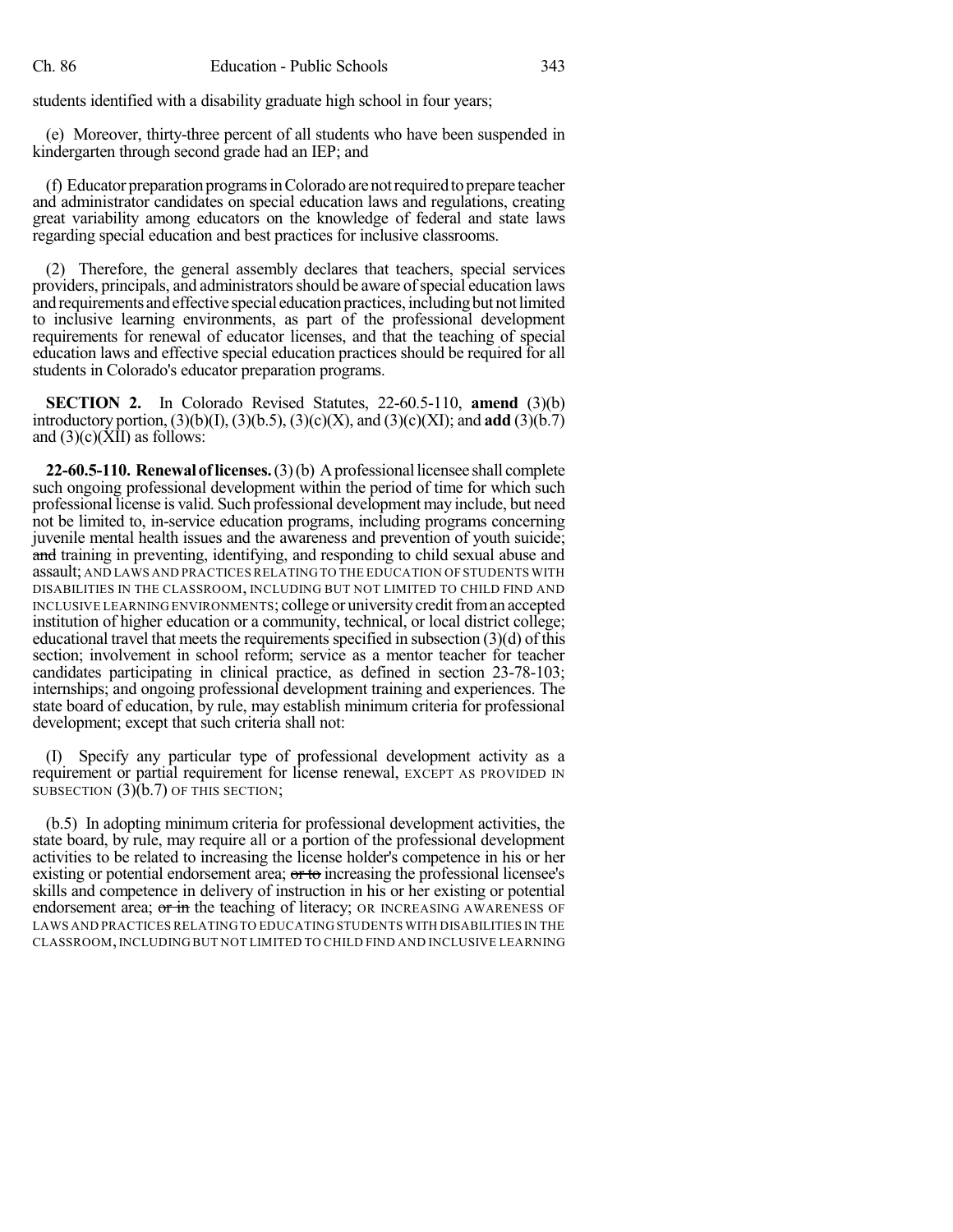## ENVIRONMENTS.

(b.7) (I) IN SELECTING PROFESSIONAL DEVELOPMENT ACTIVITIES FOR RENEWAL OF A PROFESSIONAL TEACHER, SPECIAL SERVICES, PRINCIPAL, OR ADMINISTRATOR LICENSE, IN ADDITION TO THE OTHER REQUIREMENTS SET FORTH IN THIS SECTION, THE PROFESSIONAL LICENSEE SHALL COMPLETE TEN OF THE CLOCK HOURS OF PROFESSIONAL DEVELOPMENT REQUIRED DURING THE TERM OF ANY PROFESSIONAL LICENSE IN PROFESSIONAL DEVELOPMENT ACTIVITIES RELATING TO INCREASING AWARENESS OF LAWS AND PRACTICES RELATING TO EDUCATING STUDENTS WITH DISABILITIES IN THE CLASSROOM, INCLUDING BUT NOT LIMITED TO CHILD FIND AND INCLUSIVE LEARNING ENVIRONMENTS.

(II) ALICENSEE WHO HAS LESS THAN THREE YEARS LEFT IN THE LICENSE RENEWAL PERIOD ON JUNE 30, 2020, HAS UNTIL THE END OF THE NEXT APPLICABLE RENEWAL PERIOD TO COMPLETE THE REQUIREMENTS ESTABLISHED IN SUBSECTION  $(3)(b.7)(I)$ OF THIS SECTION AND MAY SUBMIT CLASSES AND ACTIVITIES COMPLETED WITHIN FIVE YEARS PRIOR TO JUNE 30,2020,TO SATISFY THE REQUIREMENTS OFSUBSECTION  $(3)(b.7)(I)$  OF THIS SECTION.

(III) NOTHING IN SUBSECTION  $(3)(b.7)(I)$  OF THIS SECTION PROHIBITS A LICENSEE FROM APPLYING A SINGLE PROFESSIONAL DEVELOPMENT COURSE OR ABILITY TO ONE OR MORE CONTENT OR HOURLY REQUIREMENTS ESTABLISHED PURSUANT TO THIS SECTION OR BY RULE OF THE STATE BOARD OF EDUCATION.

(c) In selecting professional development activities for the renewal of a professional license pursuant to this section, each licensee shall choose those activities that will aid the licensee in meeting the standards for a professional educator, including but not limited to the following goals:

(X) Effective organization and management of human and financial resourcesto create a safe and effective working and learning environment; and

(XI) Awareness of warning signs of dangerous behavior in youth and situations that present a threat to the health and safety of students and knowledge of the community resources available to enhance the health and safety of students and the school community; AND

(XII) AWARENESS OF LAWS AND PRACTICES RELATING TO EDUCATING STUDENTS WITH DISABILITIES IN THE CLASSROOM, INCLUDING BUT NOT LIMITED TO CHILD FIND AND INCLUSIVE LEARNING ENVIRONMENTS.

**SECTION 3.** In Colorado Revised Statutes, 22-60.5-111, **amend** (14)(c)(II) and  $(14)(c)(III)$ ; and **add**  $(14)(c)(IV)$  as follows:

**22-60.5-111. Authorization - types - applicants' qualifications - rules.** (14) **Principal authorization.** (c) At a minimum, a person's individualized alternative principal program shall ensure that:

(II) The person receives coaching and mentoring from one or more licensed principals and administrators and continuing performance-based assessment of the person's skills development; except that, if the person participates in an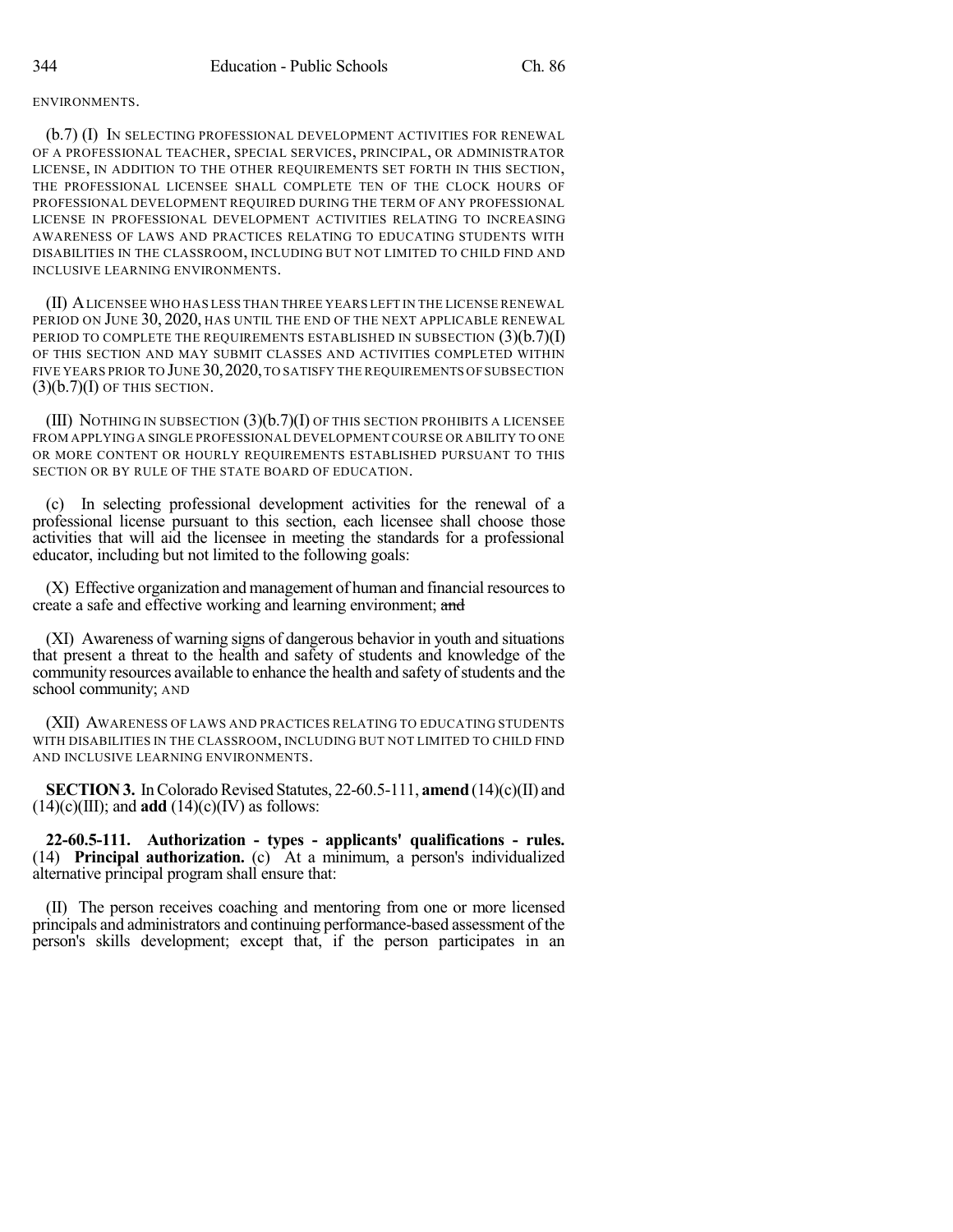individualized alternative principal program offered by a nonpublic school, the person must receive coaching and mentoring from one or more principals and administrators who have three or more years of experience in a nonpublic school; and

(III) The person demonstrates professional competenciesin subject matter areas as specified by rule of the state board of education pursuant to section 22-60.5-303; AND

(IV) THE PERSON RECEIVES EDUCATION AND TRAINING THAT PROVIDES THE PERSON WITH AN OVERVIEW OF TITLE II OF THE FEDERAL "AMERICANS WITH DISABILITIES ACT OF 1990", 42 U.S.C. SEC. 12101 ET SEQ., AS AMENDED, AND ITS IMPLEMENTING REGULATIONS;SECTION 504OF THE FEDERAL "REHABILITATION ACT OF 1973", 29 U.S.C. SEC. 701 ET SEQ., AS AMENDED, AND ITS IMPLEMENTING REGULATIONS; THE "INDIVIDUALS WITH DISABILITIES EDUCATION ACT", 20U.S.C. SEC. 1400 ET SEQ., AS AMENDED, AND ITS IMPLEMENTING REGULATIONS; INDIVIDUALIZED EDUCATION PROGRAMS; AND CHILD FIND AND THAT TEACHES EFFECTIVE SPECIAL EDUCATION CLASSROOM PRACTICES, INCLUDING BUT NOT LIMITED TO INCLUSIVE LEARNING ENVIRONMENTS.

**SECTION 4.** In Colorado Revised Statutes, 22-60.5-205, add (2)(i) as follows:

**22-60.5-205. One-year and two-year alternative teacher programs legislative declaration - standards and evaluation - duties of department duties of the state board of education - fees.** (2) Designated agencies are hereby authorized to implement one-year alternative teacher programs or two-year alternative teacher programs, which two-year programs were formerly known as teacher in residence programs, as follows:

(i) AN ALTERNATIVE TEACHER PROGRAM MUST INCLUDE COURSE WORK THAT PROVIDES ALTERNATIVE TEACHERS WITH AN OVERVIEW OF TITLE II OF THE FEDERAL "AMERICANS WITH DISABILITIES ACT OF 1990", 42 U.S.C. SEC. 12101 ET SEQ., AS AMENDED, AND ITS IMPLEMENTING REGULATIONS; SECTION 504 OF THE FEDERAL "REHABILITATION ACT OF 1973",29U.S.C. SEC. 701 ET SEQ., AS AMENDED, AND ITS IMPLEMENTING REGULATIONS; THE "INDIVIDUALS WITH DISABILITIES EDUCATION ACT", 20 U.S.C. SEC. 1400 ET SEQ., AS AMENDED, AND ITS IMPLEMENTING REGULATIONS;INDIVIDUALIZED EDUCATION PROGRAMS;AND CHILD FIND AND THAT TEACHES EFFECTIVE SPECIAL EDUCATION CLASSROOM PRACTICES, INCLUDING BUT NOT LIMITED TO INCLUSIVE LEARNING ENVIRONMENTS.

**SECTION 5.** In Colorado Revised Statutes, 22-60.5-305.5, **add** (3)(a.5) as follows:

**22-60.5-305.5. Alternative principal preparation program - legislative declaration.** (3) In designing an individualized alternative principal program, the school district, charter school, or nonpublic school shall, at a minimum, ensure that:

(a.5) THE PROGRAM PROVIDES INFORMATION AND TRAINING THAT INCLUDES AN OVERVIEW OF TITLE II OF THE FEDERAL "AMERICANS WITH DISABILITIES ACT OF 1990", 42 U.S.C. SEC. 12101 ET SEQ., AS AMENDED, AND ITS IMPLEMENTING REGULATIONS; SECTION 504 OF THE FEDERAL "REHABILITATION ACT OF 1973", 29